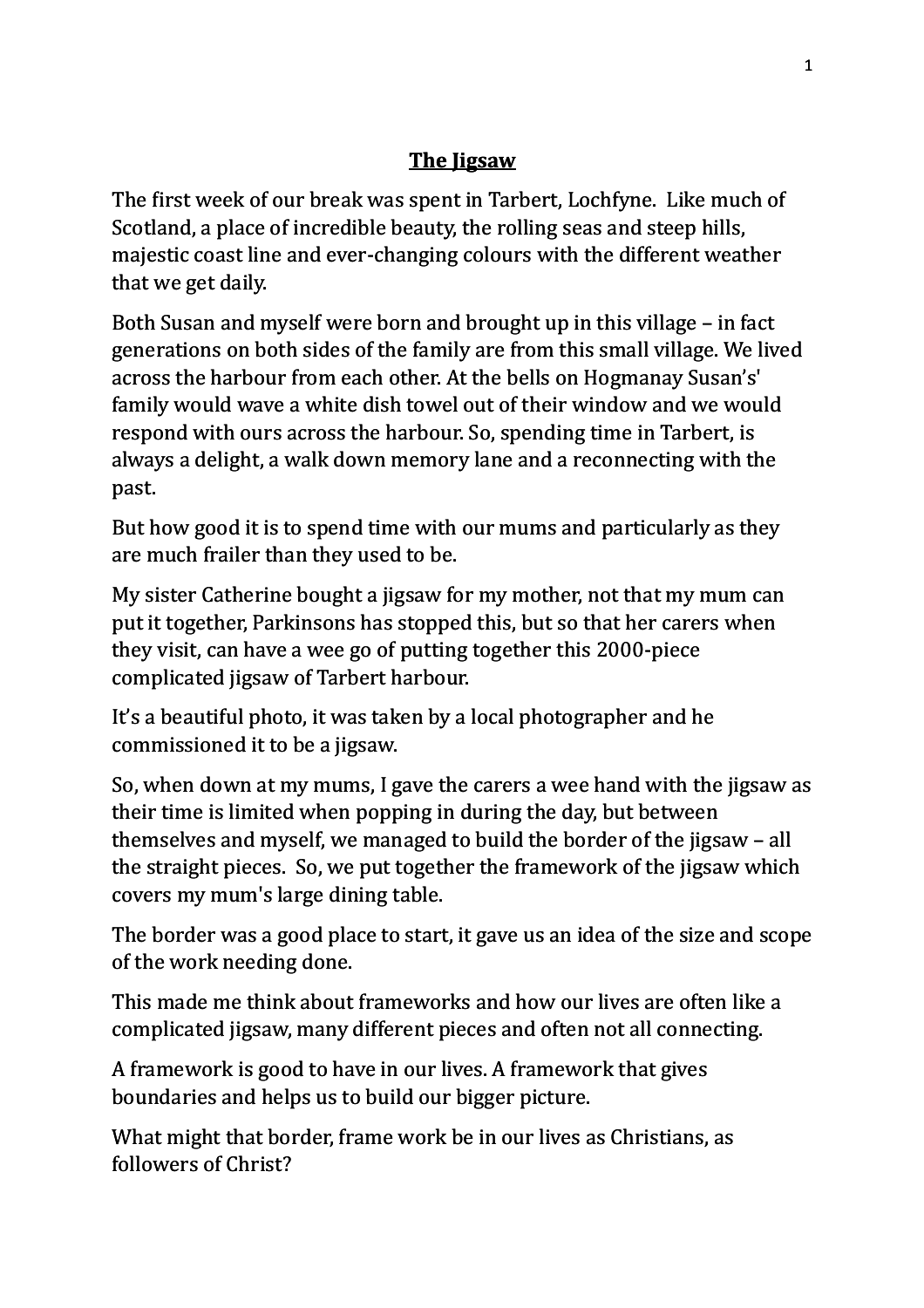The writer of Psalm 103 v8-18 certainly had a framework to his life.

The psalmist's life was framed in the context of God's love.

Likewise, Jesus clearly pointed people to the love of God. He pointed people to love God and to love their neighbour and to love their enemy.

This was the framework that he had in his life. Unashamedly, he called his followers to do likewise.

So, what an incredible border this is when we stretch this framework of God's love around our lives, what does it do, it gives us protection, boundaries, a higher goal and purpose, a constant reference to work from.

What is your framework?

Have you thought about your boundaries recently?

How do we create this framework? How do we put it together?

It begins when we begin to experience God's love for us and to allow his love to come into our lives.

We meet this love in the life, death and resurrection of Jesus – We meet this love when we come to an understanding that God came into our world, to live and die for us. It's all about his gift of incredible grace and mercy.

Let us sing together the chorus 197 – As We are Gathered Jesus is *Here…*

## **The Iigsaw Continued**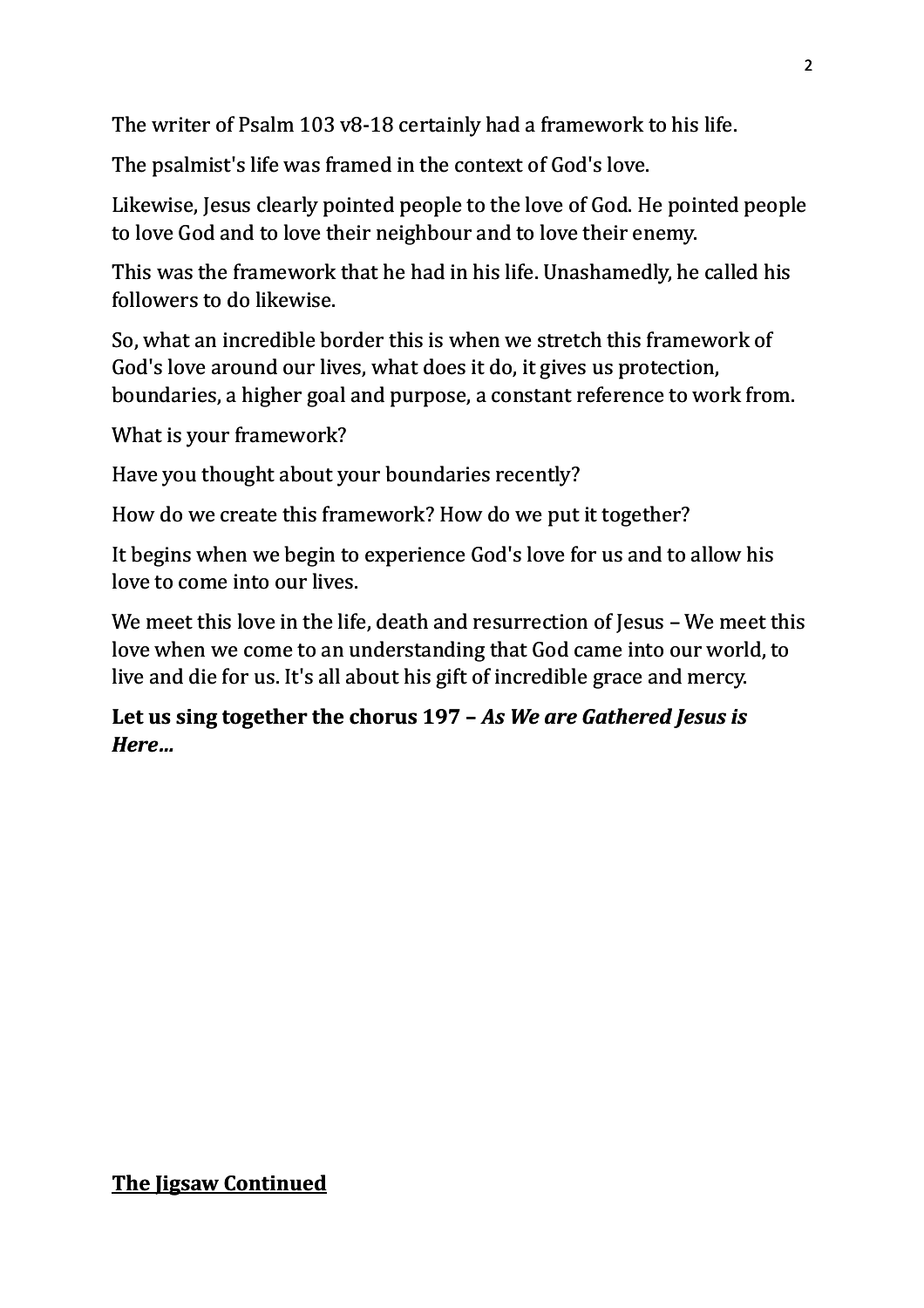Picture the scene....

Your first service as a minister and the congregation takes you afterwards to the top of a cliff to throw you off! That's what happened to Jesus! What a start!

Wow! How to get rid of your ministers!

So, Jesus unrolls the scroll. And directs them to the words of Isaiah the prophet. 

*"The Spirit of the Lord is upon me For he has anointed me to bring good news to the poor He has sent me to proclaim that captives will be released That the blind will see* That the oppressed will be set free That the time of the Lord's favour had come."

After the border of the jig saw was completed, at my mum's, I then started separating the different parts of the jigsaw, the sky, the sea, the boats, the harbour, the shops – five different sections that all connected together – so that the carers can work away at each part as they pop in and out of my mum's and slowly build the picture.

In our reading today we see 5 Marks of Mission, which all belong together, for they are all part of the bigger picture  $-$  the Kingdom of God.

Our task is to construct the 5 Marks together bit by bit  $-$  it takes time, patience and work to put a jigsaw together, and so it is with the Kingdom of God, it is a work in progress but will find its completion in the coming of Jesus.

Jesus has set us a Mission to be Kingdom builders.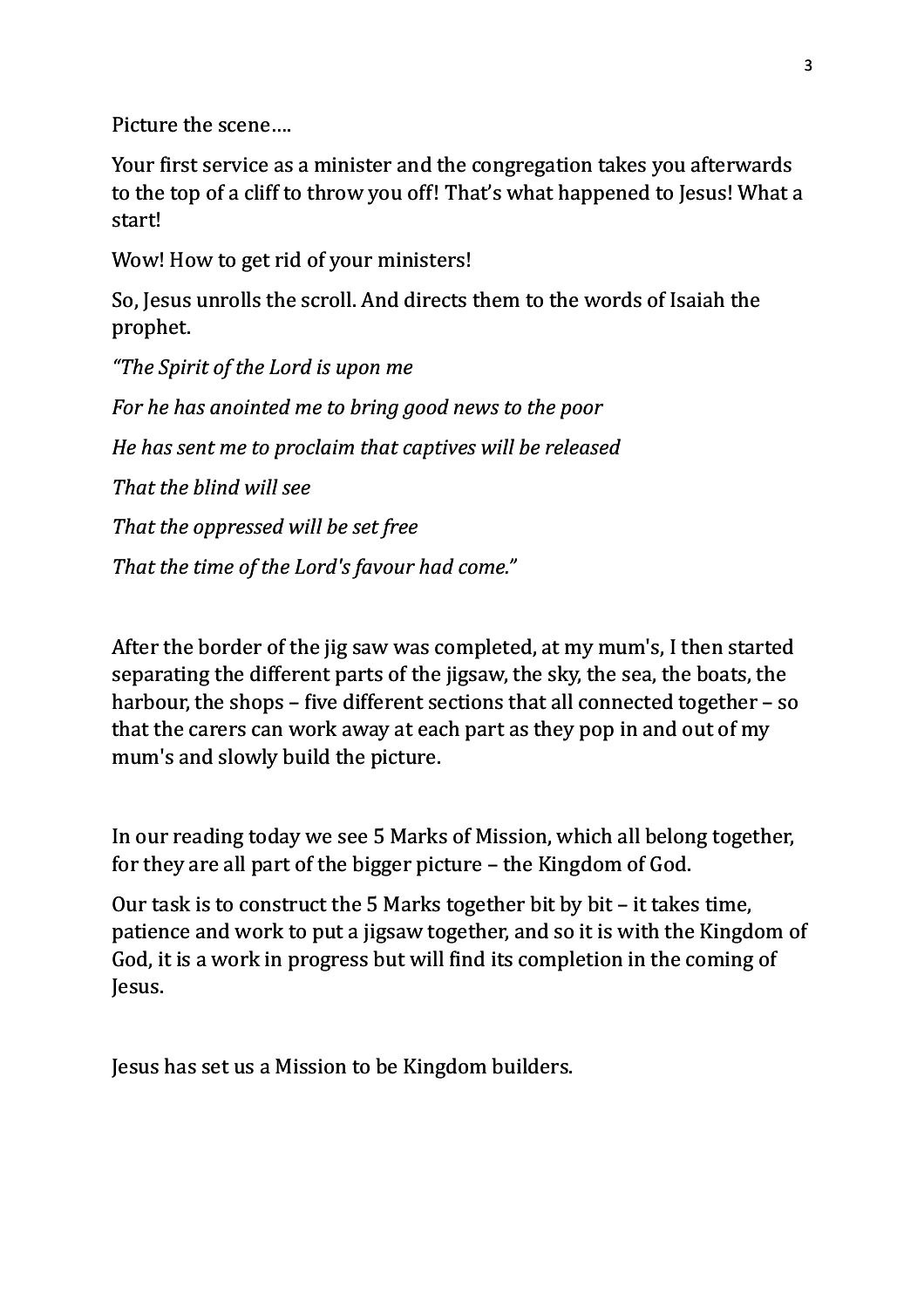The General Assembly of the CofS decided last year to adopt the 5 Marks of Mission which have become the benchmark for Mission in the CofS over the last 20 years.

With all the issues facing our churches, the church knows that we need to lead in Mission more than ever.

Mission is now back on the agenda. It should never have been off it.

And the 5 Marks of Mission are the building blocks for our church jigsaw.

So, what are the five marks of Mission?

They all begin with the letter T.

Mission is about Telling.

Mission is about Teaching.

Mission is about Tending.

Mission is about Treasuring.

Mission is about Transforming.

The new Presbytery Plan and further development within the church, will all the ask the question, how are we faring in those 5 areas of Mission.

Mission is not something that we have invented. Mission is at the heart of God. The Church is not a human invention. The Church is God's plan for the world. Jesus said, *"I will build my church and the gates of hell will not stand against it."*

Someone described mission simply as this, "It's about finding out what God is doing and joining Him in it!"

If the church depended solely on us, then it would fail miserably. For the church to succeed we must look to God for guidance and strength. It is His church after all. God can manage perfectly well without us but he chooses to invite us to complete His jigsaw.

His Mission is to ultimately save the world. His mission is to save us for all eternity. He invites us to be part of this Mission with Him.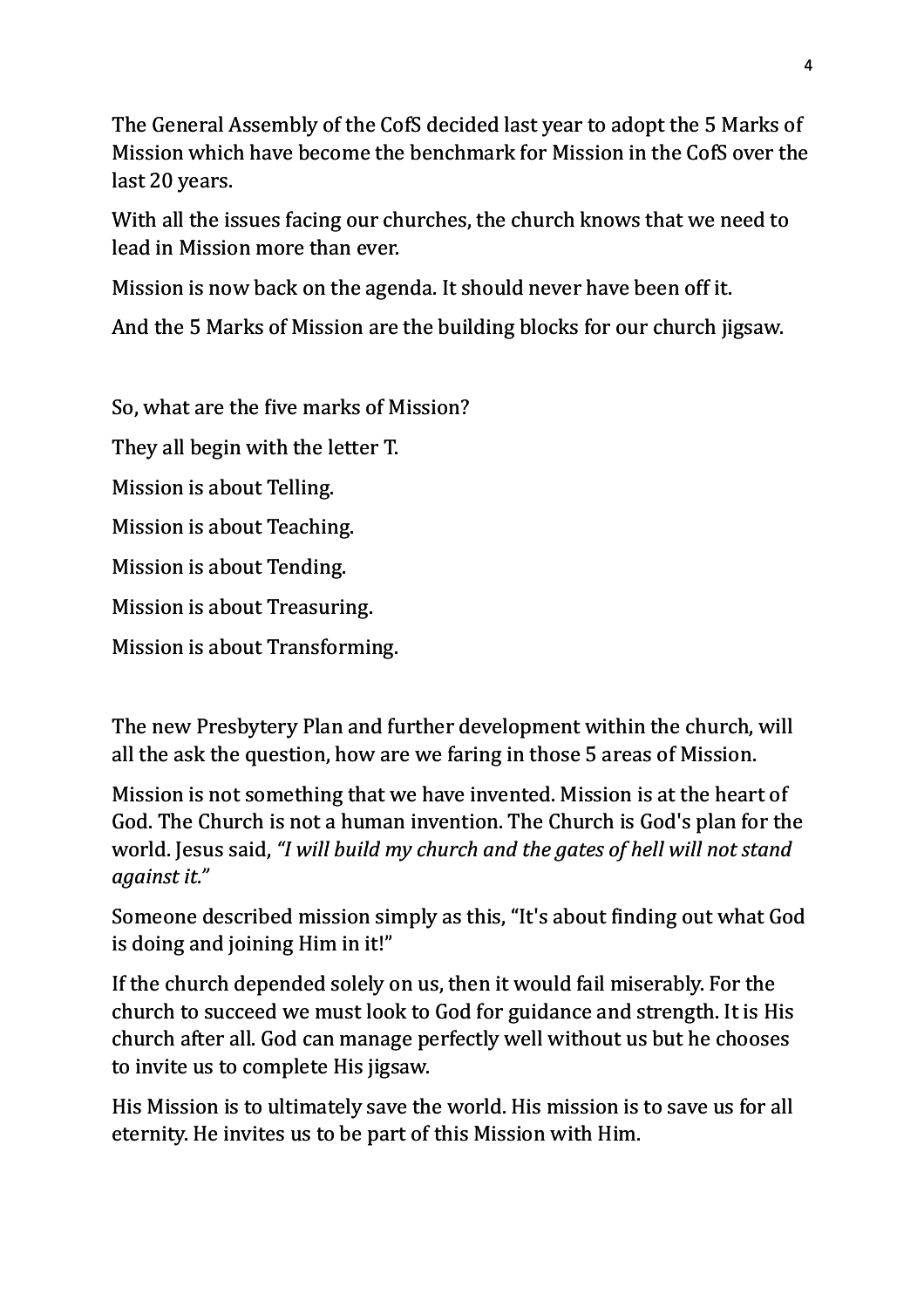The first mark of Mission. **Jesus is telling the Good News**. He is telling his own people, in his own town, that he is the proclaimer of Good News. That he is anointed to preach this message of Good News. Anointed simply means that God's blessing was upon him, that God's Spirit is speaking through him.

Jesus is first and foremost a proclaimer of Good News.

We still need proclaimers of the Gospel today!

When the *Proclaimers* Scottish pop duo was looking for a name, they went for the name *Proclaimers* because they wanted a strong name. They wanted something with a Gospel feel to it that indicated strength in the vocal delivery, a sort of spiritual element, they said.... These boys tried to achieve a social message with a Gospel feel.

They were proclaiming a message through their music.

Jesus came to proclaim a message also – a message about God. He knew exactly the message that he was called to bring.

We have it before us today.

He came to proclaim good news to the poor, release to the captives, sight for the blind, freedom for the oppressed and the announcing of the Lord's favour.

Isn't that Good News!

The Apostle Paul wrote, *how can people be saved if they don't hear?* 

The church has always been built on the proclamation of the Good News and that is our building block. Take the message away and we are threadbare!

The challenge today is how do we proclaim this message? Yes, of course we still need to hear the message on a Sunday. But in our world today there are many other means to proclaim it. That's our task: to discover those ways. Are we telling the message?

**Then we find that Jesus teaches.** He spent three years invested in his disciples' spiritual lives. Jesus didn't try to teach thousands – yes, he often spoke to thousands, but the more intimate teaching and spiritual development came within his small group of disciples, for he knew that to invest in this group would mean that they would be able to take up His mission and go forward when he was no longer with them!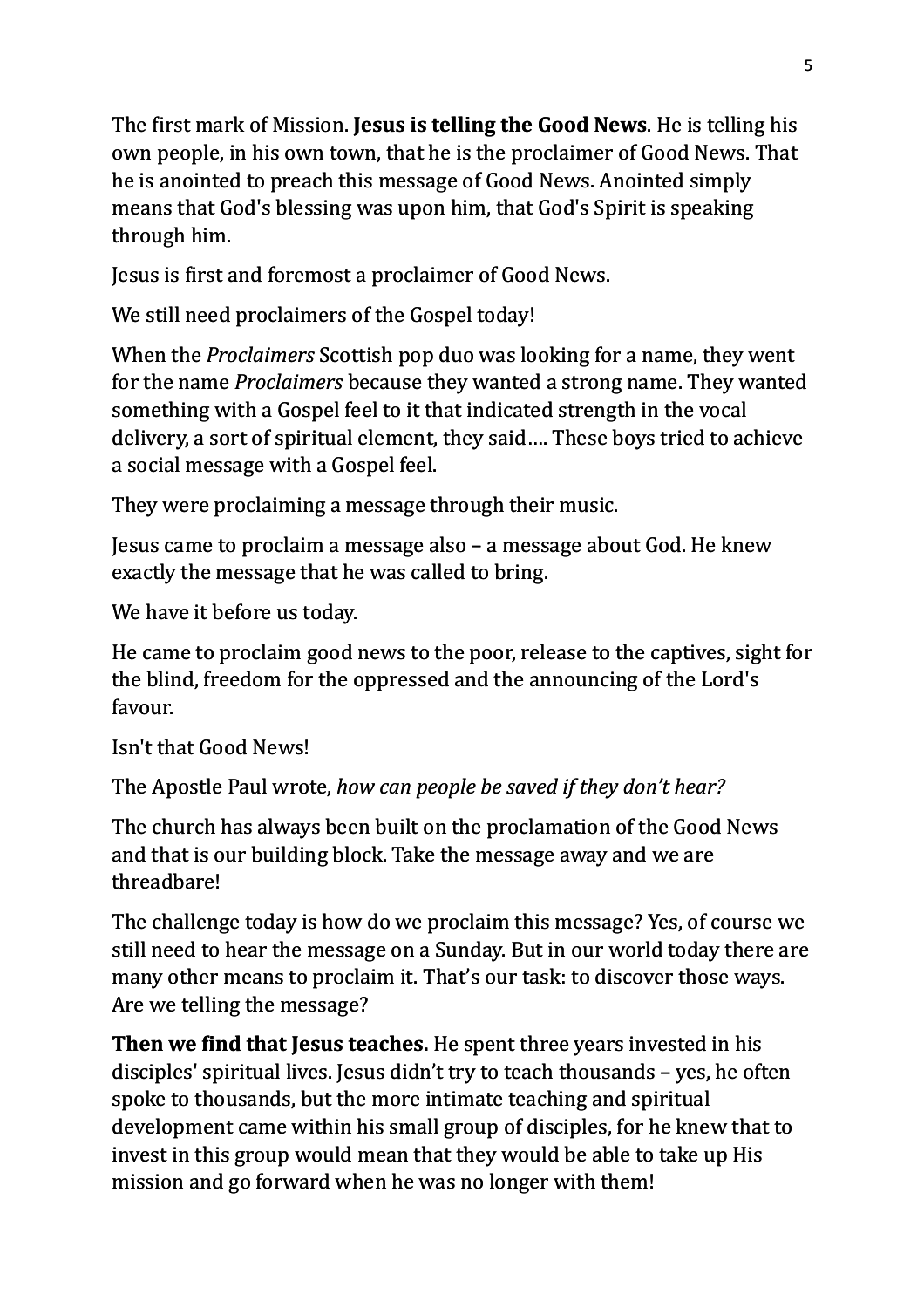Think of the Sermon on the Mount and the depth of teaching and its quality – Jesus was a teacher and for us to grow as Christians, we need more than the message proclaimed on a Sunday morning, that's not enough. It's like having a meal once a week and fasting for the other 6 days! We need nurtured or as the Apostle Paul said, we need to be fed spiritual milk in order to grow. So, the second **T – Teaching**. Are we hearing the message?

At the heart of the ministry of Jesus was tending to others. He had a **heart of compassion.** He was selfless in everything and he cared for the poor and the weak and the marginalised and the sinner. "To respond to human need by loving service" is how the CofE describes the third mark of mission. T- which comes under the umbrella of Tending. When we show compassion, we are following the example of our Lord Jesus, "who went about doing good to all". Acts  $10v38$ .

This is what our churches are built on  $-$  not just telling and teaching but also tending and we see that in our reading today. Jesus said he has come to bring good news to the poor. So, the third mark of Mission is to **Tend to others.**

**The Christian faith is about transformation.** Christ came to this world to transform it. He came to bring God's Kingdom into this world. He came to transform darkness into light and he came to transform people's lives. When we have compassion, it moves us to reach out to others in action.

He has come to make the blind see and the oppressed set free. The Christian faith is a faith that transforms.

**The final mark is - Jesus treasured God's creation.** He lived close to nature and he observed the birds and the flowers. They were important to him, in fact he told his disciples...*study and learn from creation*. Creation is our teacher and Jesus called his coming the time of the Lord's Jubilee. The Jubilee was a time when creation took a rest and creation was given a time to repair and to heal. This was the spiritual thinking of the Jewish people. Our land today needs a Jubilee, a time to repair and to heal! This is the fifth and final mark of mission – treasuring  $God's creation$ . If we are honest the church has not been that good through the centuries at this final T. But now in the last few decades we have wakened up to again treasure God's creation.